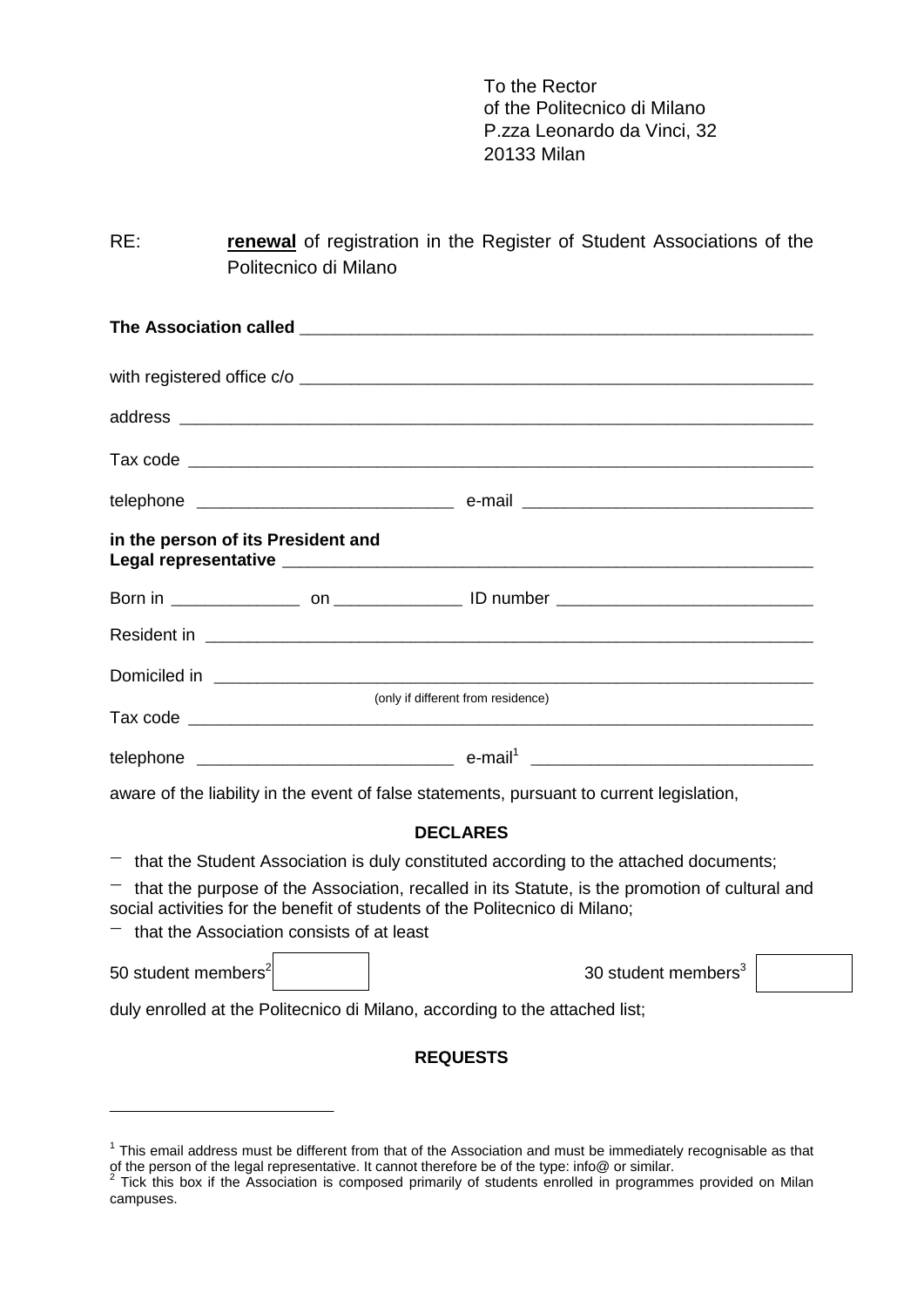$3$  Tick this box if the Association is composed primarily of students enrolled in programmes provided on Regional campuses.